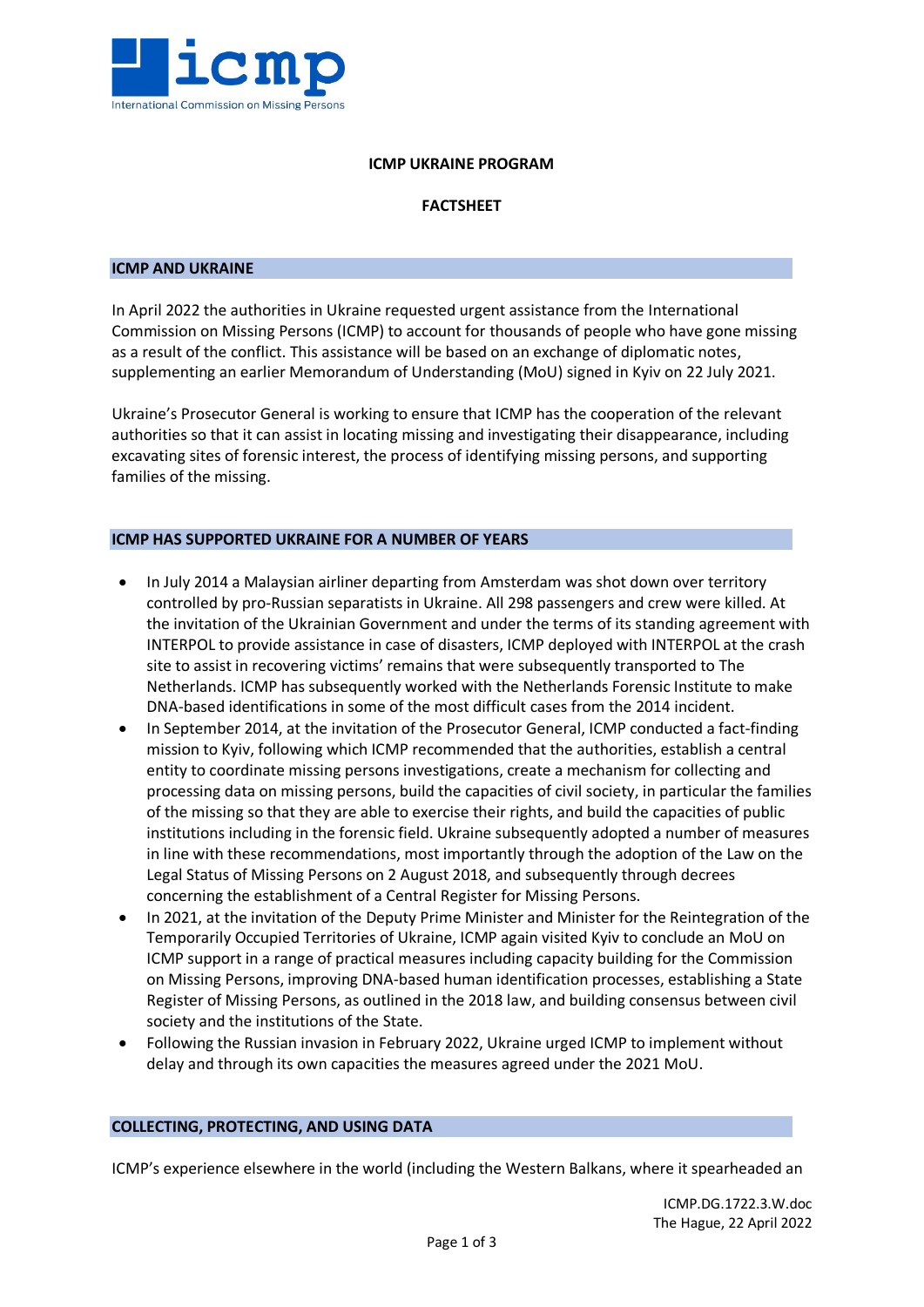effort that has made it possible to account for 75 percent of all those who went missing during the conflicts of the 1990s) shows conclusively that a successful missing persons process depends on comprehensive data collection. DNA is extracted from unidentified human remains recovered from clandestine and mass graves and compared to DNA provided through saliva or blood samples by relatives of the missing. Other information is also collected from families and witnesses, including evidence of human rights violations, war crimes, crimes against humanity and genocide.

Data from different sources is uploaded to a central database. ICMP's Integrated Data Management System (iDMS) enables the comprehensive processing of missing persons data globally. The iDMS stores a huge volume of genetic and other information related to missing persons cases. The Online Inquiry Center (accessed through mobile application or through ICMP's website) makes it possible to report a missing person from anywhere in the world.

Efficient data collection will play an indispensable role in the Ukrainian missing persons process. Millions of Ukrainians have been displaced, which means the authorities will have to reach out to families in different parts of the country and beyond. Over the last two decades, ICMP has launched successful global campaigns to help displaced families report missing persons in relation to the Western Balkans, Syria and Iraq.

Data provided to ICMP is safeguarded, and only shared with third parties with the permission of the individual who provided the data and can be returned to the family of the missing person at their request.

# **A RULE-OF-LAW PROCESS**

A missing persons process based on the rule of law, upholding international standards in the management of crime scenes and applying state-of the art forensic science and database technology, will facilitate the prosecution of those accused of war crimes and other human rights violations. ICMP has extensive experience with securing such evidence on a large scale and to standards required in court. The successful investigative work of the International Criminal Tribunal for the Former Yugoslavia depended instrumentally on ICMP's work for its high-profile convictions, as has the work of domestic courts. ICMP maintains similar cooperation agreements with the International Criminal Court, the Kosovo Specialist Chambers, the International, Impartial, and Independent Mechanism for Syria, and the UN Investigative Team to Promote Accountability for Crimes Committed by Da'esh, as well as domestic forensic institutes.

ICMP supports efforts to secure the rights of all families of the missing and rigorously pursues a ruleof-law approach: this means accounting for missing persons, regardless of nationality, religion, or role of the missing person in armed conflict.

### **ICMP'S PROGRAM IN UKRAINE**

Through its Ukraine Program, ICMP will:

- Engage Families, Non-Governmental Organizations (NGOs), and the authorities in learning & development programs on data reporting and data collection efforts;
- Conduct largescale media outreach to encourage families to report missing persons using the OIC and conduct a largescale effort to collect data directly from families of the missing, including genetic reference samples;